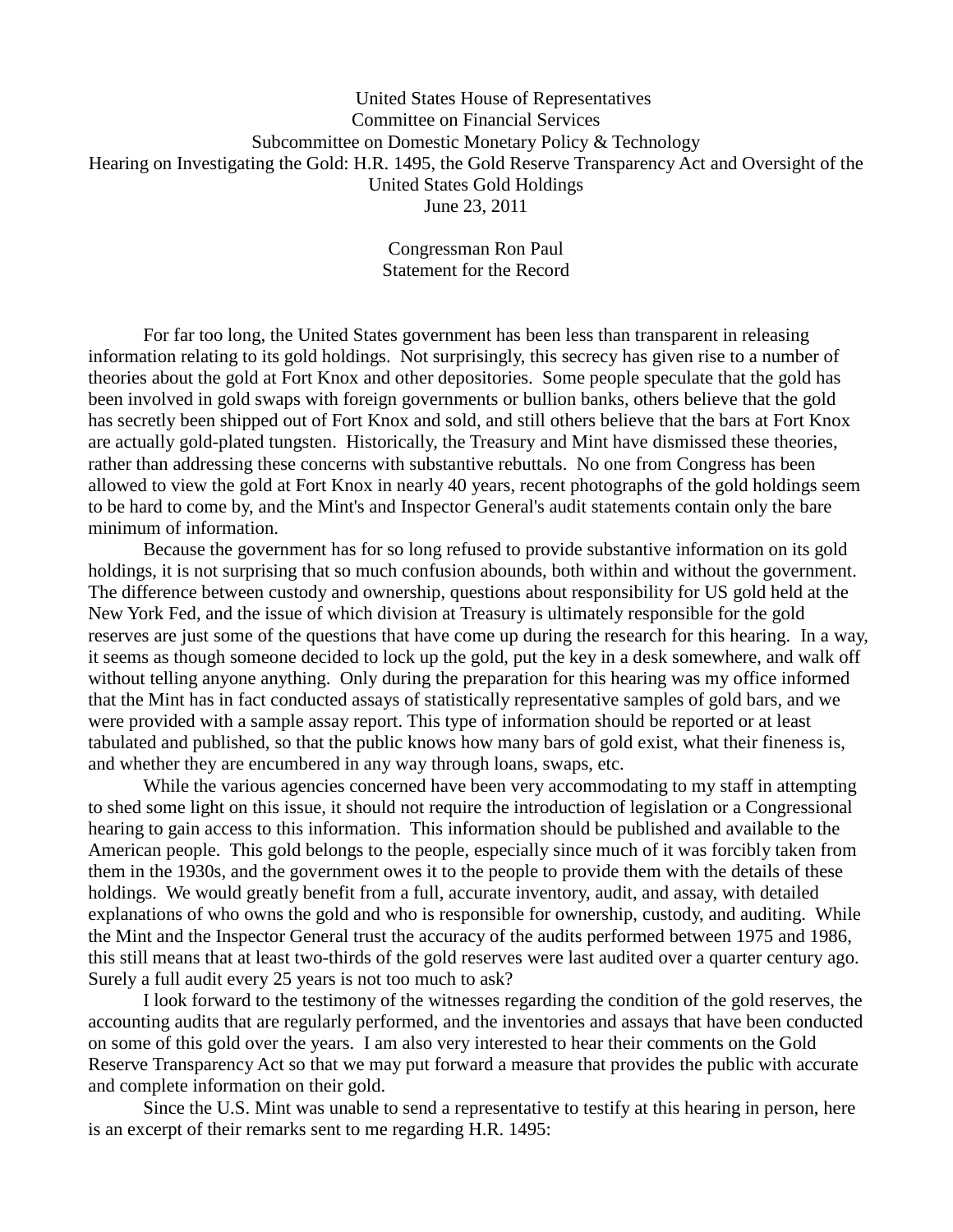Dear Chairman Paul:

I appreciate the opportunity to provide this statement for the record and to describe the role the United States Mint might have in carrying out the requirements of H.R. 1495, the Gold Reserve Transparency Act, upon its enactment. As of July 6, 2011, H.R. 1495 proposes, among other things, that the Secretary of the Treasury conduct and complete a full assay, inventory, and audit of the gold reserves of the United States within six months of the date of enactment.

Both the United States Mint and the Federal Reserve Bank of New York have physical custody of the gold reserves of the United States. The attached table shows that the Treasury Department maintains gold reserves totaling 261,498,899.316 fine troy ounces.<sup>1</sup> Almost all of these reserves are held at three United States Mint sites across the country and at the Federal Reserve Bank of New York. The United States Mint maintains custody of 248,046,115.696 ounces,<sup>2</sup> and the Federal Reserve Bank of New York maintains custody of 13,452,783.620 ounces.<sup>3</sup> The statutory value of the gold is \$42.22 per ounce, as established in 1976.4 Accordingly, the aggregate statutory value of the gold in the reserves is  $$11,041,058,821.09$ . At a prevailing market gold price of \$1500 per ounce, the value of the gold reserves is \$392,248,348,974.00.

As the legal custodian of 95 percent of America's gold reserves, the United States Mint is absolutely confident in the security, accountability, and integrity of these significant

<sup>3</sup> This figure includes gold not only held in the vault at the Federal Reserve Bank of New York, but also 2,013.515 ounces in the form of gold bars and gold coins held by Federal Reserve Banks for display purposes.

4 31 U.S.C. § 5117(b) ("The amount of outstanding certificates may be not more than the value (for the purpose of issuing those certificates, of 42 and two-ninths dollars a fine troy ounce) of the gold held against gold certificates").

<sup>&</sup>lt;sup>1</sup> All references to "ounces" are to "fine troy ounces."

<sup>&</sup>lt;sup>2</sup> This includes 245,262,897.040 ounces in deep storage, and 2,783,218.656 ounces available as working stock (the portion of the gold reserve that the United States Mint is authorized to use as the raw material for minting legislatively-mandated coins).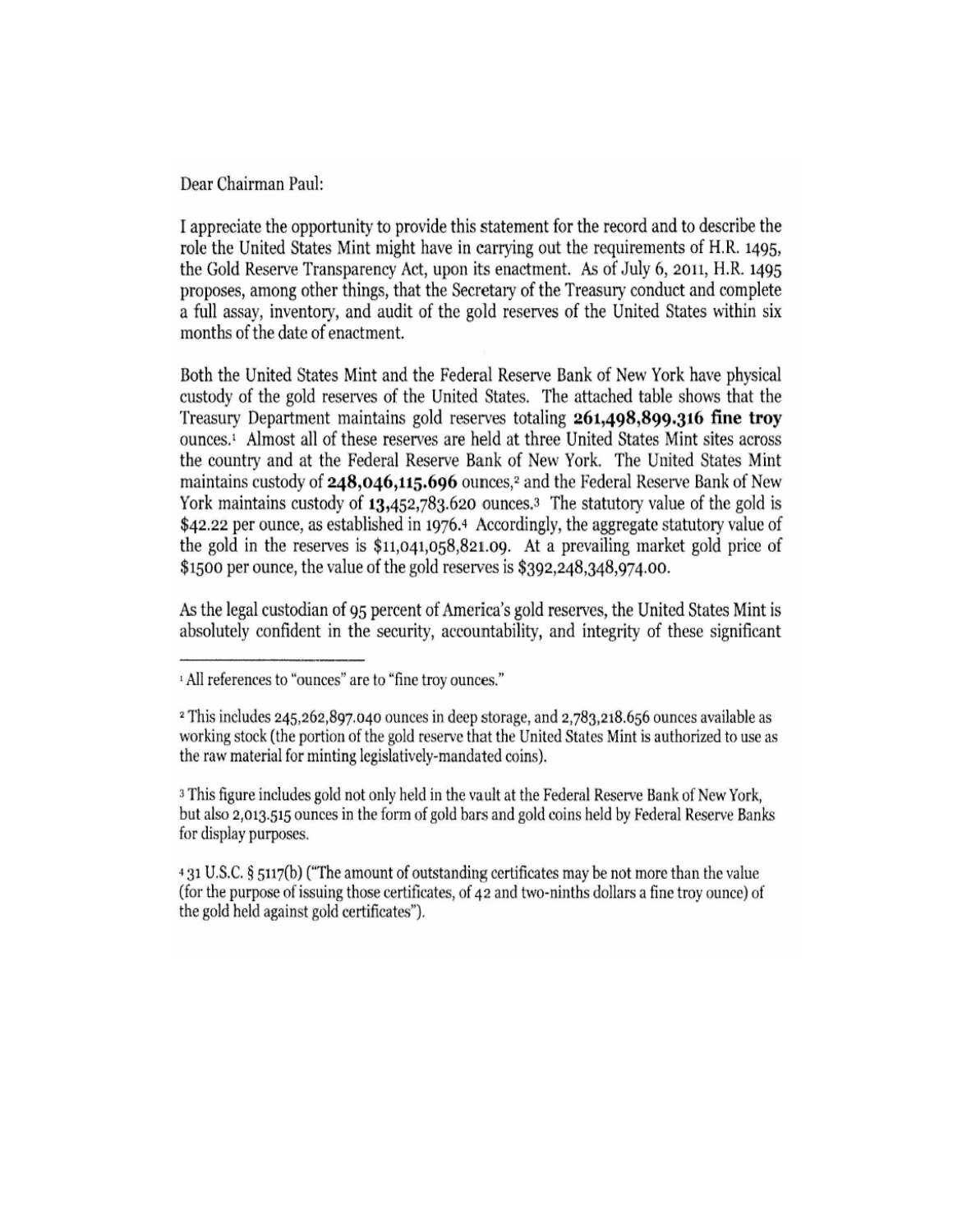national financial assets. The United States Mint recognizes that the gold reserves are owned by the United States Government, and serve as collateral for gold certificates issued to the Federal Reserve Banks. Accordingly, we believe that the United States Mint's responsibility with respect to commenting on H.R. 1495 is limited to making the Committee aware of the impact it would have on the United States taxpayer and United States Mint operations.

## Audit

The gold in the custody of the United States Mint is in the form of 699,515 gold bullion bars (including 94,828 unparted bars containing both gold and silver), gold coins, gold coin blanks, and gold in miscellaneous forms. Based on the United States Mint's experience in 2008 and earlier audits, inventories, and assays, we anticipate that the time required to move, weigh, obtain assay samples, and restore bars averages six minutes per bar, assuming a team of 19 people. Expanding that to 699,515 bars would require nearly 1.3 million man-hours of incremental labor. Therefore, to complete the inventory of just the gold bullion bars within the six months, as H.R. 1495 specifies, would require approximately 1,280 individuals.

It is not physically possible to accommodate 1,280 individuals inside the small vaults and balance rooms at the three United States Mint sites. However, if the United States Mint was provided with sufficient funds and staffing that the space would reasonably accommodate, it would take three to four years to complete the inventory of all 699,515 bars. Based on these assumptions, we estimate the personnel cost to move, weigh, obtain assay samples, and restore the bars would total approximately \$53 million.<sup>5</sup>

## **Assay**

The cost of assaying services is about \$230 per bar;<sup>6</sup> therefore, the total cost of assaying services for the 699,515 gold bars in the reserves would be about \$161 million.7 Moreover, the process of assaying a gold bar requires the removal and destructive testing of a portion of a one-tenth-ounce sample of the gold. Consequently, assaying all of the bars would consume about 14,000 ounces of gold at a present market value of about \$21 million (assuming a market value of \$1,500 per ounce).<sup>8</sup> Based on these figures, the United States Mint estimates a total cost to conduct and complete a full

<sup>7</sup> With a ten-percent assay, we estimate that the cost of assaying services would be approximately \$16 million.

<sup>&</sup>lt;sup>5</sup> These assumptions contemplate a 100-percent inventory and assay of each gold bullion bar. An alternative approach would be to inventory 100 percent of the bars but assay only 10 percent of them. Potential savings due to reduced samples and loss in gold from assay tests would be substantial.

<sup>&</sup>lt;sup>6</sup> The cost of assaying services charged by White Sands Laboratories for the 2008 audit was \$232 per gold bar and required approximately one month to complete.

<sup>&</sup>lt;sup>8</sup> With a ten-percent assay, the loss of 1400 ounces of gold to assay at the market rate of \$1500 would be approximately \$2.1 million.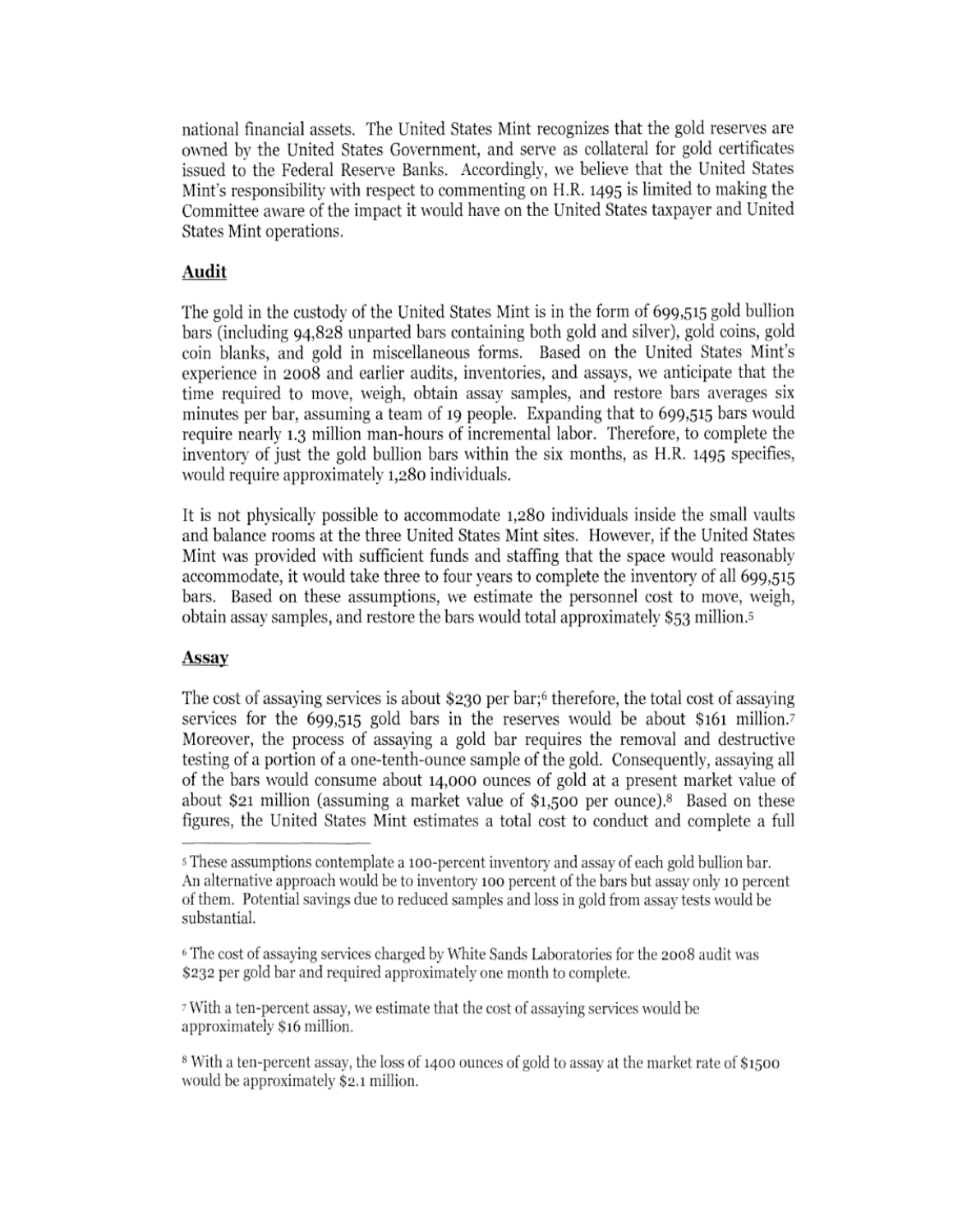assay, inventory, and audit of the gold reserves held by the United States Mint of approximately \$235 million.<sup>9</sup> This figure does not include travel and per diem costs for individuals involved in the process.

Concerns over the significant cost of conducting a full assay, inventory, and audit of the gold reserves held by the United States Mint are not unprecedented. As you may be aware, in 1979, Representative Larry McDonald of Georgia introduced H.R. 555, "A bill to provide for an audit by the General Accounting Office of all gold owned by the United States." In response to Representative McDonald's proposal, the Chief of the United States Mint's Internal Audit Staff prepared the following estimate of the resources that would be needed for a 100-percent audit of the gold in the bureau's custody:

From 1974 through 1978 during which 50 percent of the gold stock was audited--an estimated 2900 direct staff days were required for the work. About three-fourths of this time was provided by Mint resources other than auditors. If the GAO was required to perform a 100 percent audit each year, I presume that the Mint would probably be called upon to provide the same support which would amount to about 4400 staff days annually.<sup>10</sup> The Mint would still have to establish committees including security personnel, technicians experienced in taking assay samples from bars, assaying, weighing and bar handling.<sup>11</sup>

Similarly, the Department of the Treasury's Fiscal Assistant Secretary at the time stated the following about a 100 percent inventory of the gold reserves:

[A]udits contemplated by the proposed legislation would be extremely disruptive of Bureau operations at the of the Mint. would be very costly, and would require extra personnel at a time when efforts are being made not to increase Federal employment.<sup>12</sup>

Finally, the Deputy General Counsel of the Department of the Treasury reported the following about H.R. 555 to Representative Jack Brooks, then-Chairman of the House Committee on Government Operations:

<sup>&</sup>lt;sup>9</sup> For a full inventory and audit, with a ten-percent assay, we estimate that the total cost would be slightly over \$71 million.

<sup>&</sup>lt;sup>10</sup> This figure was based on the Chief of the United States Mint's Internal Audit Staff's assumption that only a two-percent assay would be performed.

<sup>&</sup>lt;sup>11</sup> Memorandum from Chief, Internal Audit Staff, United States Mint, to Counsel to the Mint, subject: Request for Input for Treasury Proposing Gold Audits by GAO (Feb. 16, 1979).

<sup>&</sup>lt;sup>12</sup> Memorandum from Fiscal Assistant Secretary, Department of the Treasury, to Chief, Legislative Section, Office of the General Counsel. Department of the Treasury, subject: H.R. 555, 96<sup>th</sup> Congress, 1<sup>st</sup> Session, Requiring Audit of Gold Held by the United States (Feb. 21, 1979).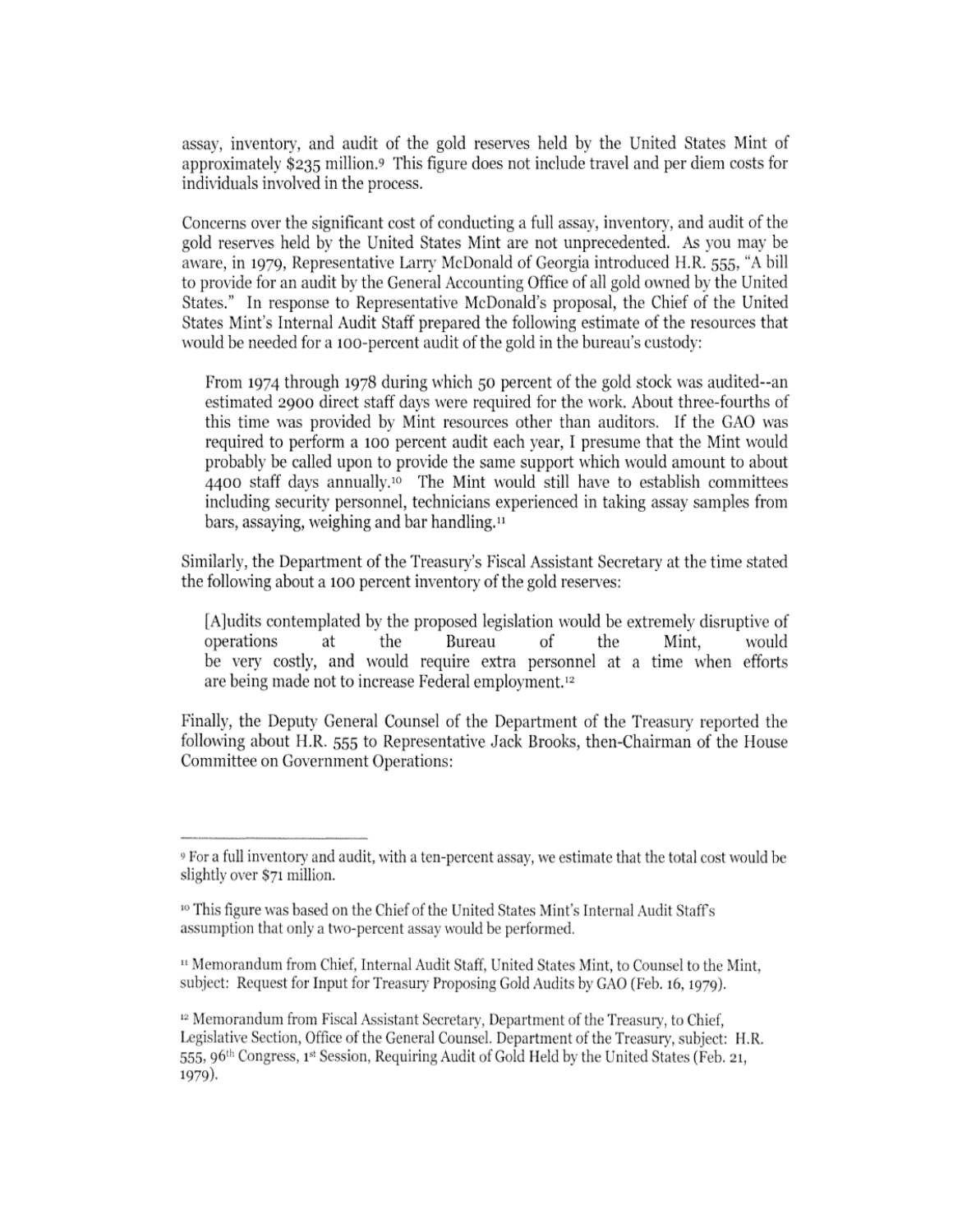The testing and inventory requirements of the bill would overwhelm the Bureau of the Mint laboratories and staff. Further, space limitations in vault areas are restricted as they were designed for security reasons. Therefore, the number of personnel required to conduct the proposed audit could not be accommodated. Thus, an attempt to make the audits contemplated by the proposed legislation would be extremely disruptive of operations at the Bureau of the Mint. Further, at a time when efforts are being made to reduce the Federal expenditures, the proposed audits would be very costly because of the extra personnel and testing procedures that would be required.<sup>13</sup>

The physical requirements for such an audit at the three locations where the United States Mint holds gold reserves have not changed appreciably in the past three decades since United States Mint and Treasury officials made these statements.

Therefore, the statements made by the Chief of the United States Mint's Internal Audit Staff, the Fiscal Assistant Secretary, and the Deputy General Counsel—that such an audit would require significant additional staffing and would be extremely disruptive of operations of the United States Mint—are as accurate today as they were in 1979. Indeed, the heightened vigilance required in today's post-9/11 environment would exacerbate the significant costs involved, as well as the disruptive effect on bureau operations-particularly at the United States Mints at Denver and West Point.

The United States Mint estimates that H.R. 1495 would cost taxpayers approximately \$235 million and be of little benefit. As the Treasury Inspector General testified on June 23, 2010, "One hundred percent of the U.S. government's gold reserves in the custody of the Mint has been inventoried and audited. Furthermore, these audits found no exceptions of any consequence."

However, should the bill be enacted, you have my assurance that the United States Mint will dutifully and cooperatively facilitate the assay, inventory, and audit of the gold reserves to the best of its ability.

sincerely,<br>Author A. Plu

Richard A. Peterson **Acting Director United States Mint** 

Attachment:

Table of Treasury-Owned Gold Holdings

<sup>&</sup>lt;sup>13</sup> Letter from Deputy General Counsel, Department of the Treasury, to Chairman, Committee on Government Operations, U.S. House of Representatives (May 18, 1979).